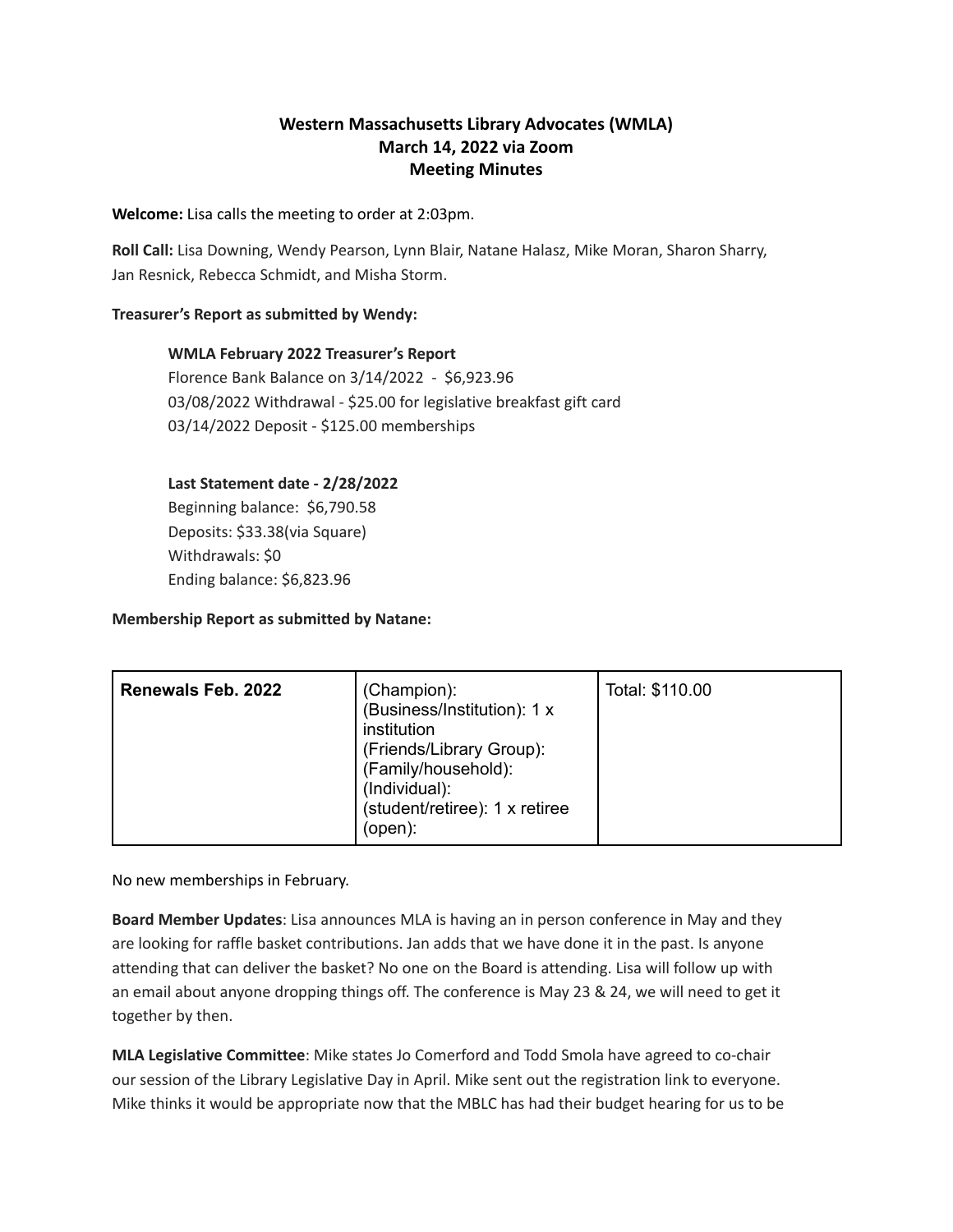lobbying our legislators. Reminding legislators from a local perspective how vital the state funding is for libraries is important. Lisa asks if the invite is ready to go live on social media, Mike will double check. Lisa asks about how much we want to advertise to get the Western contingent involved. Mike says it is a good idea to let everyone know, emphasizing the difference between the WMLA legislative breakfast to legislative day- local vs. more state-wide. Lisa asks if Mike will share his sample invitation. Jan suggests it is a good time to contact Friends and Trustees groups to get involved. Lisa adds it would be a good email to send out in Mailchimp. Jan adds that the deadline for reporting Rep. Balser's ebook legislation out of committee was extended until June 1.

**MBLC**: Lisa thanks Jan for her service over the years. As of today, Jan is no longer a Commissioner. A new Commissioner was appointed Friday. **Report as submitted by Jan:** At the March 3, 2022 meeting, Commissioners approved the extension of the moratorium to the State Aid to Public Libraries Hours Open Requirement through the end of the fiscal year. Commissioner Cluggish and James Lonergan testified virtually regarding the FY2023 Legislative Agenda in front of the Joint Ways and Means Committee on Tuesday, March 1 as part of their Economic Development/Housing/Labor hearing. They were not asked any questions but heard supportive comments about the MBLC's work and the work of the Commonwealth's libraries from legislators. Maria McCauley, the Cambridge Public Library director (and a member of the ALA Executive Board and incoming PLA President) and James met with staff from Sen. Markey and Reps. McGovern and Clark's offices on March 1 and 2 as part of targeted outreach with members of Congress organized by ALA's Public Policy and Advocacy office. ALA's asks included funding LSTA at \$232 million (it was funded at \$197 million for FY2021 and hasn't yet been funded yet for FY2022) and funding the Innovative Approaches to Literacy program at \$50 million (funded at \$28 million for FY2021). We also requested support for the Build America's Libraries Act. The Communications Team, Celeste Bruno and Matt Perry, updated the website for congressional meetings last year that details how the MBLC has been using IMLS & ARPA funds in Massachusetts: (<https://mblclsta.com/2022/>). There is no word the Executive Office of Administration and Finance (A&F) as to whether they would be raising the annual cap for the MPLCP from \$20 to \$25 million for FY2023. The Board should hear from them in a few weeks. February was a busy month for the Database Procurement Team. The review committee wrapped up product demonstrations with 8 sessions from several vendors. Also in February, product trials for 50 products from 9 vendors were opened to the Massachusetts library community. Login and other access information to the available trials can be found at the Databases Procurement LibGuide:

[https://guides.mblc.state.ma.us/databasesFY23.](https://guides.mblc.state.ma.us/databasesFY23) Product ratings from the open trial will be reviewed by the MLS/MBLC Database Procurement Team and the Database Advisory Committee. Planning continues for the ARPA-funded Perkins Access library accessibility training. In February Lyndsay Forbes, Shelley Quezada and Rob Favini participated in regular meetings with consultants from Perkins Access to plan a series of workshops tentatively scheduled to run from April through May 2022. Shelley Quezada and Rob Favini have begun planning for training sessions to help librarians learn about accessibility for the deaf and hearing impaired. They have been working with Jonathan O'Dell from the Massachusetts Commission for the Deaf and Hard of Hearing to create training sessions that will be launched this spring. Spring Friends Coffee Hours began with a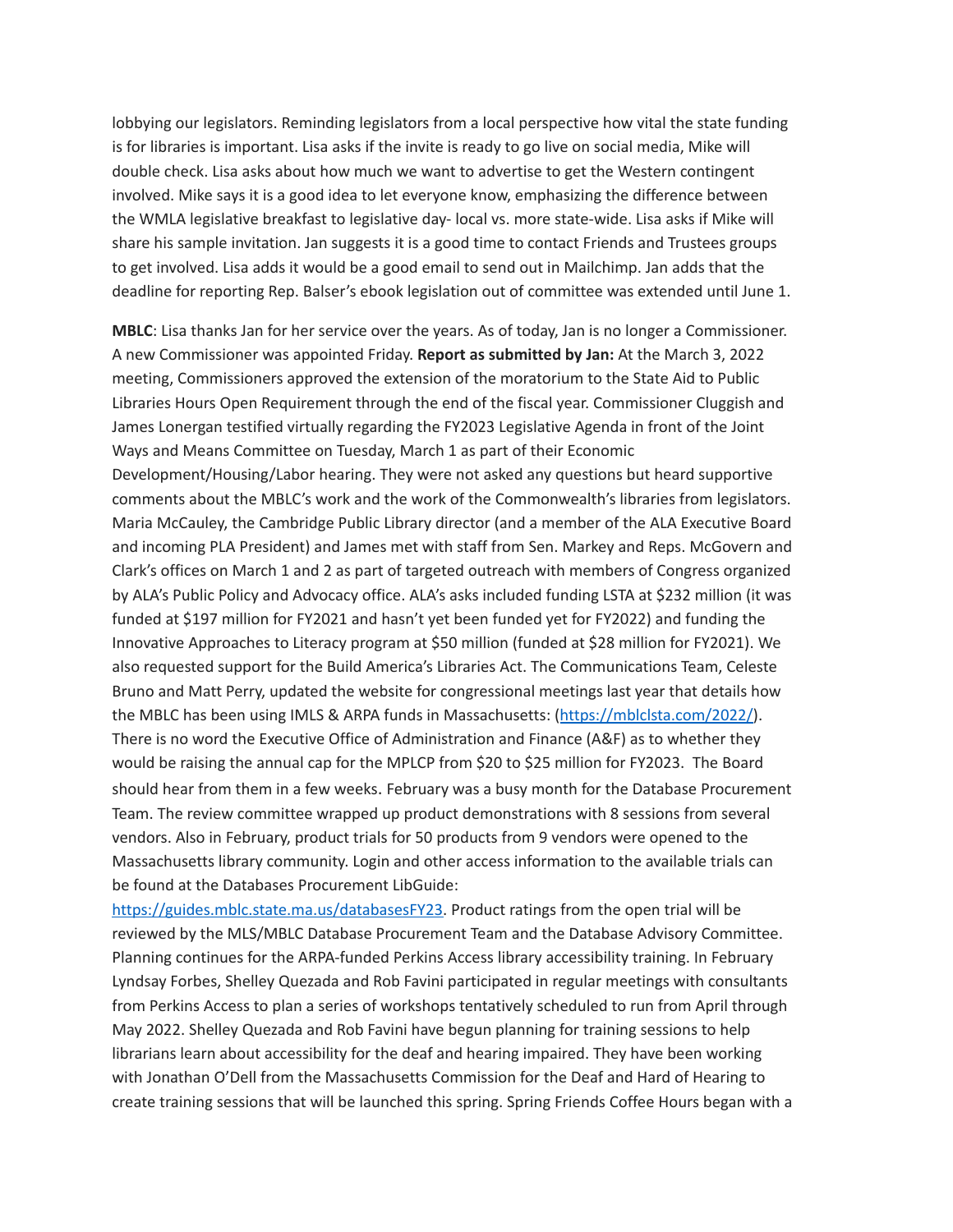session on March 1. The first coffee hour was attended by 21 people. Future Friends Coffee Hours are listed along with the registration link:

Tuesday, April 12, 2022 from 6pm to 7 pm: [https://mblc.libcal.com/event/8900570](https://urldefense.com/v3/__https:/mblc.libcal.com/event/8900570__;!!CUhgQOZqV7M!yGgs8J4tEDkpIq5TNitzwquJ3bD25ZFFdOylaltkpyEe6ZlqtV_M-5bjwRgSIlbCSUDIHQ$) Thursday, May 12, 2022 from 2pm to 3pm: [https://mblc.libcal.com/event/8900595](https://urldefense.com/v3/__https:/mblc.libcal.com/event/8900595__;!!CUhgQOZqV7M!yGgs8J4tEDkpIq5TNitzwquJ3bD25ZFFdOylaltkpyEe6ZlqtV_M-5bjwRgSIlYIF_OdTQ$) Tuesday, June 7, 2022 from 10 am to 11 am: [https://mblc.libcal.com/event/8900644](https://urldefense.com/v3/__https:/mblc.libcal.com/event/8900644__;!!CUhgQOZqV7M!yGgs8J4tEDkpIq5TNitzwquJ3bD25ZFFdOylaltkpyEe6ZlqtV_M-5bjwRgSIlaOv74L_A$)

The spring Trustee Deep Dive season will begin on Wednesday March 16 at 9:30 am with a special focus on library foundations and will feature Heather Calvin, Library Trustee at the Robbins Library (Arlington). Heather's presentation will draw on her experience in nonprofit leadership, knowledge of best practices, and findings from interviews with 12 library foundations and funds in Massachusetts to highlight common themes and areas of opportunity for libraries seeking to grow philanthropic support. There will be time for discussion afterwards. The Communications Team helped launch the 15th Annual Boston Bruins PJ Drive to benefit Cradles to Crayons and DCF/Wonderfund.

Communications Specialist Matt Perry did a special workshop for the Minuteman Library Network. The focus was how to maximize social media. During the month of February, the team also worked with Buyer to create the new federal funding website <https://mblclsta.com/2022/>. Director Lonergan used the site as part of the federal library legislative meetings. The site pulls all the federal funding, LSTA, ARPA and CARES Act into searches by district, municipality, or statewide programs and includes concise descriptions of how each community is using the funds. With all of the information together on the site, it's easy to share with legislators or anyone interested in how the MBLC is using federal funds. The Communications Team will update the site as funds are expended. The Department of Revenue reported Thursday that it took in \$1.8 billion in tax collections in February, a haul that surpassed expectations for that month by \$293 million but represents less than the state collected in February 2021…

Massachusetts paid out \$405 million in income tax cash refunds last month, \$188 million less than was projected, which Revenue Commissioner Geoffrey Snyder said was the "main contributor to the above benchmark performance for the month."

"However, this favorability may be temporary as refund activity will likely increase as the tax season progresses," he said.

With no estimated payments required from individual or business taxpayers, February is typically the state's smallest revenue month, accounting for less than 6 percent of the year's total.

Through February, fiscal 2022 tax collections have totaled about \$23.673 billion, more than \$4 billion above the same period in fiscal 2021 and more than \$1.7 billion above year-to-date benchmarks… After adjusting for the pass-through payments, DOR said, February collections are \$291 million above projections -- and \$94 million below February 2021 -- and year-to-date collections are \$1.083 billion above benchmark. The department cautioned that its February figures "should not be used as predictors for the remainder of the fiscal year," in part because of the situation with the pass-through payments. State budget-writers have already raised their revenue expectations for this year by \$1.5 billion, to \$35.9 billion. - Katie Lannan/SHNS | 3/3/22 5:14 PM. The Kirstein Business Library & Innovation Center (KBLIC) has teamed up with the Volunteer Income Tax Assistance program to offer free tax preparation for all patrons. There are two options: a drop-off service on Wednesdays from 4 p.m. – 7 p.m. now through April 13. The second option is a Remote Assistance option where you do not need to visit any of the BPL locations. The LFC also reported on their distribution of Hot Spots which went to a wide variety of